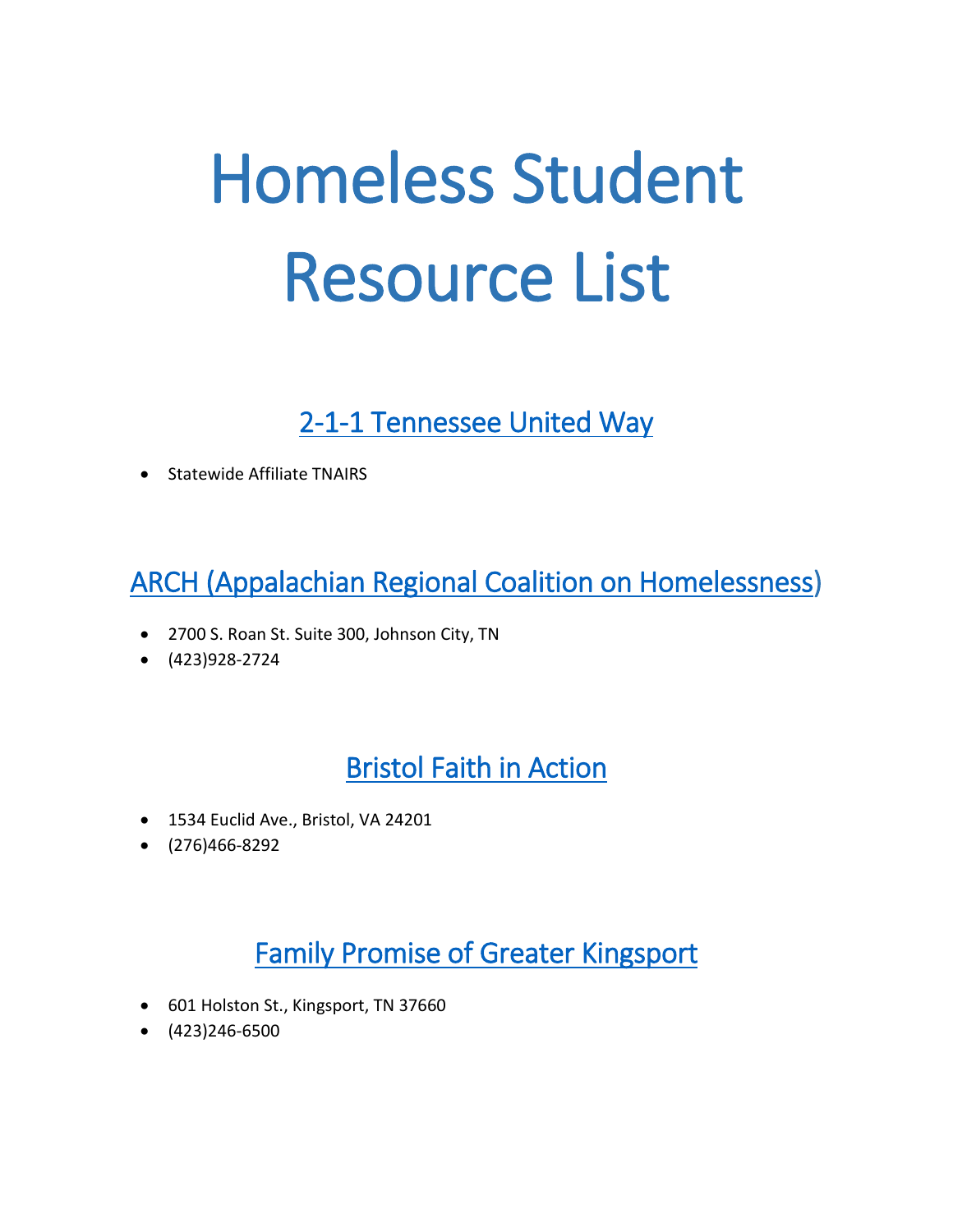# [Feed Kingsport](https://feedkingsport.org/)

- Kingsport, TN
- $\bullet$  (423)246-2273

# **Healing Hands Health Center**

- Bristol, TN
- $(423)652-0260$

## [Hope Haven-Kingsport](http://hopehavenkpt.com/)

- Kingsport, TN
- $\bullet$  (423)246-6012

# [LIHEAP \(Low Income Energy Bill Assistance Programs\)](https://www.acf.hhs.gov/ocs/programs/liheap)

- Bristol (423)968-3951
- Carter (423)542-5121
- Greene (423)639-3681
- Johnson (423)727-6633
- Kingsport (423)247-5149
- Unicoi (423)743-4103
- Washington (423)753-3097

# [Medical and Dental Health Programs](https://healinghandshealthcenter.org/)

- 245 Midway Medical Park, Bristol TN 37620
- $\bullet$  (423) 652-0260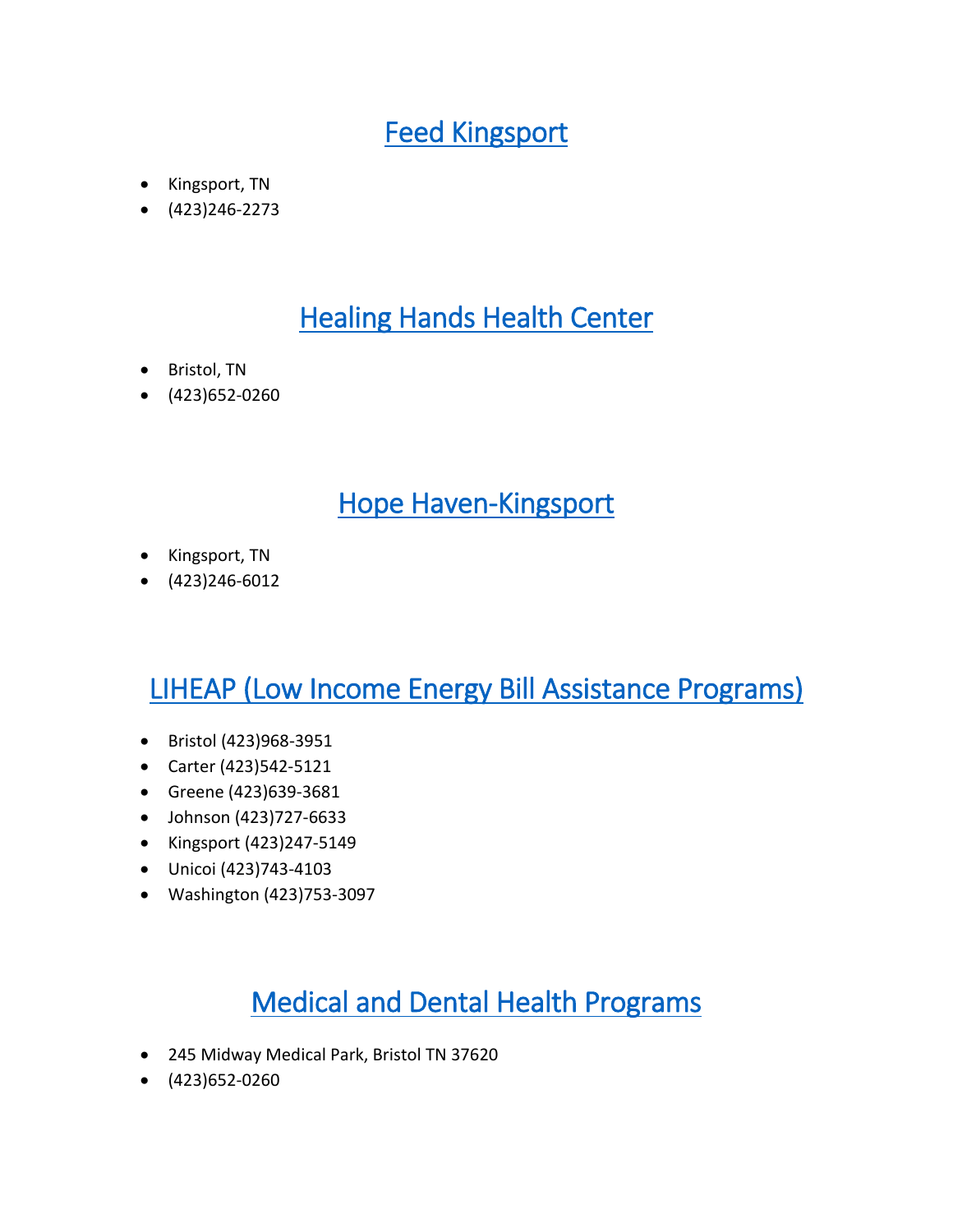# [Oasis of Kingsport \(A Place for all Women\)](https://www.oasisofkingsport.org/)

- 1009 E. Sullivan St., Kingsport, TN 37660
- $\bullet$  (423)392-1137

# [One Acre Café](http://oneacrecafe.org/)

603 W. Walnut St., Johnson City, TN 37604 (423-483-0517)

## [Salvation Army - Johnson City](http://salvationarmytennessee.org/johnson-city/center-of-hope/)

- Johnson City, TN
- (423)926-2101

## [Salvation Army - Kingsport](http://salvationarmytennessee.org/kingsport/social-services-2/)

- Kingsport TN
- $(423)390-4257$

## [SkillUp Tennessee](http://skillup.tennessee.edu/snap-participants/)

- Statewide Affiliate TN
- (865)200-4536

# [TC-MAC Tri Cities Military Affairs Council](http://tc-mac.org/)

Johnson City/Kingsport/Bristol Veterans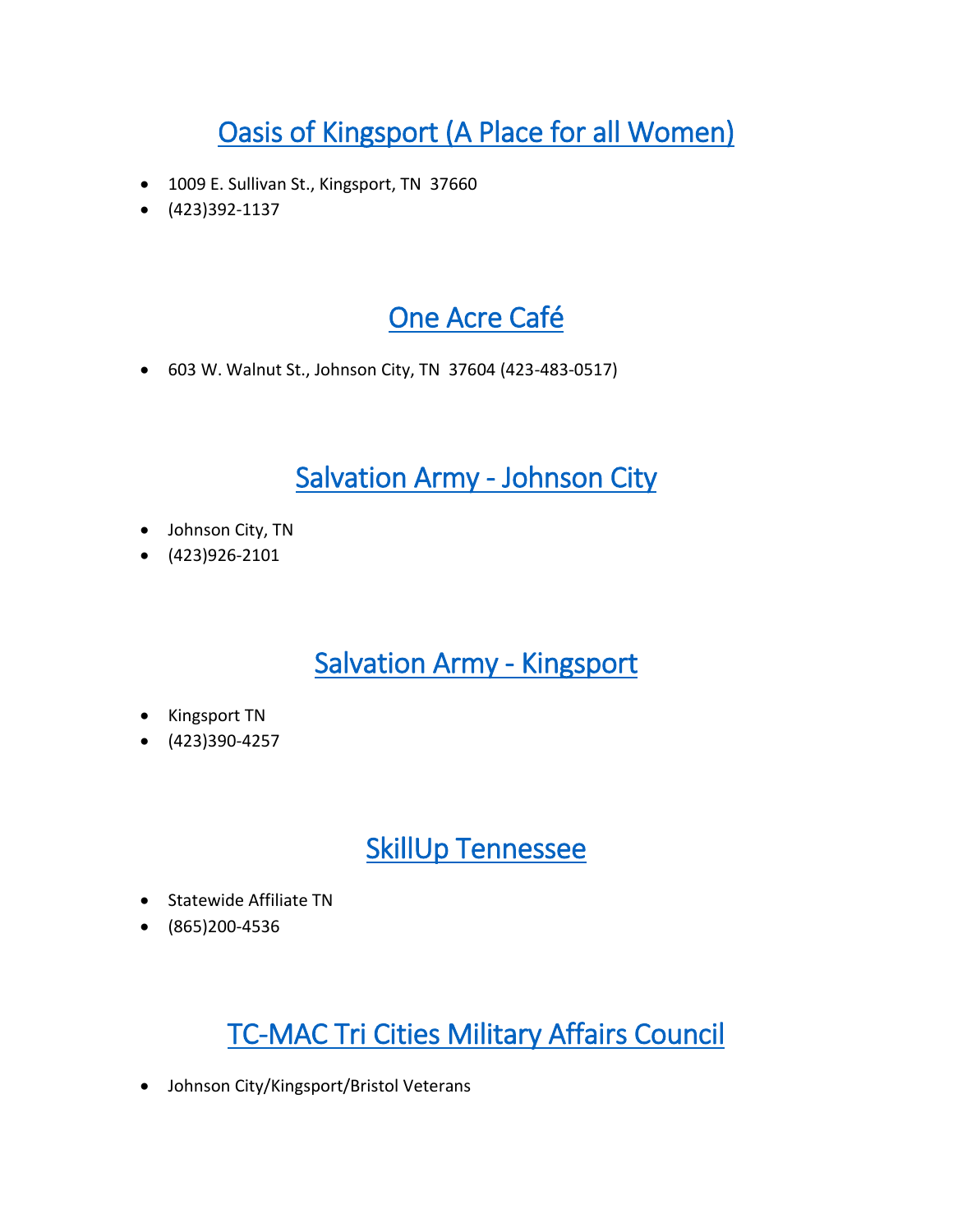# TN Section 8 Housing Program

#### [Bristol](https://www.needhelppayingbills.com/html/sullivan_county_assistance_pro.html)

- Type: Low Rent and Section 8, Code: TN066
- 100 Ash Street
- Bristol, Tennessee 37620
- Phone: (423)274-8150
- Fax: (423)274-8155

#### **Elizabethton**

- Type: Low Rent and Section 8, Code: TN076
- Pine Ridge
- Elizabethton, TN 37643
- Phone: (423)543-3571

#### [Erwin](https://affordablehousingonline.com/housing-search/Tennessee/Erwin)

- Type: Low-Rent, Code: TN081
- 750 Carolina Avenue
- Erwin, Tennessee 37650
- Phone: (423)743-5231
- Fax: (423)743-0691

#### **Greeneville**

- Type: Low-Rent, Code: TN058
- 100 Cox Circle
- Greeneville, TN 37743
- Phone**:** (423)638-3111
- Fax: (423)638-2489

### [Johnson City](http://www.jchousing.org/get-housing/section-8/)

- Type: Low Rent and Section 8, Code: TN002
- 901 Pardee Street
- Johnson City, TN 37601
- Phone: (423)232-4784
- Fax: (423)232-4789

#### [Kingsport](https://governmentassistanceonline.com/section-8-housing/?utm_source=bing&utm_medium=cpc&utm_campaign=Government_Assistance&utm_content=Section%208%20Housing&utm_term=%2Bsection%20%2B8%20%2Bhousing&msclkid=f93283cf6f6614a75d16dee7f4f2c0fa)

- Type: Low Rent and Section 8, Code: TN006
- 906 E Sevier Avenue
- Kingsport, TN 37660